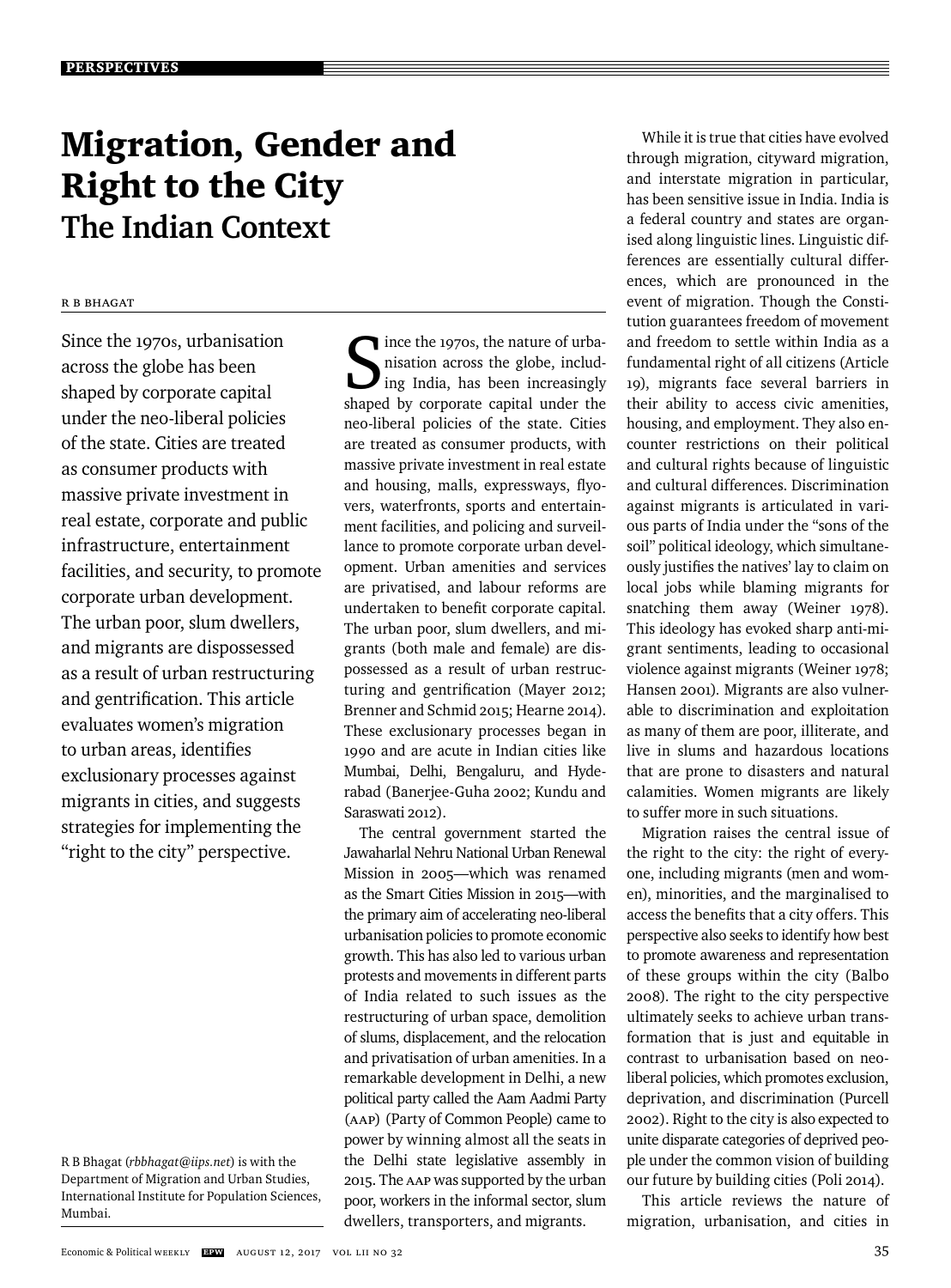India from the perspective of gender. It reviews the nature and process of women's migration to urban areas in light of recently available evidence, identifies the exclusionary processes operating in cities that influence migration, and women migrants in particular, and suggests strategies for integrating migration and gender with the aim of building inclusive cities.

## Cities, Migration and Gender

Migration accompanied urbanisation in Western countries as cities emerged as centres of economic growth with industrialisation. The nature of the city has changed from an oeuvre (work of art) to a commodity that shapes social relations, leading to unequal power, wealth, dominance, and exploitation of labour by the dominant capitalist class (Lefebvre 1991; Kofman and Lebas 2000). In India, large cities like Mumbai, Kolkata, and Chennai, being ports, were trade centres during colonial rule and grew into centres of factory production following industrialisation. As a result, existing social relations and hierarchies based on religion, caste, and gender came into conflict with the novel social forces generated by new cities and urbanisation. However, instead of being eroded by urbanisation, historic identities either remained intact or morphed into new forms of inequity and discrimination in the decades after independence (Patel and Deb 2006). In most cities, segregation along caste and community lines is still very prominently visible (Vithayathil and Singh 2012).

Patriarchal power relations continue to be embedded in religious, caste, place, and gender-based identities in cities, despite increased urbanisation and mobility (Fenster 2005). The decision of whether women family members can work outside the home is often made by men. Working women have to take care of both household chores and workplace duties, have little control over their salaries and wages, and are dependent on men for their movement (Jejeebhoy and Sathar 2001). Migration has taken women from the sphere of traditional gender relations in rural areas to a new patriarchal set-up embedded in the conjugal family system and the separation of the

living space from the workplace. There are several feminist studies that have contributed to our understanding of the role of capitalism and gender in migration. They have studied the role of patriarchal power in controlling women's labour in the home and the workplace (Silvey 2013). Studies show that women migrant workers are more vulnerable to violence and exploitation in the workplace than their male and non-migrant counterparts (IDRC and CRDI 2013). Gendered power relations also influence women's private lives as well as their access to and use of public spaces. Women's safety and security are a matter of great concern in cities, and these issues take an acute form with respect to migrant women (Fenster 2005).

Urbanisation, as a vehicle of capital accumulation, has been associated with an increased concentration of wealth in big cities and urban centres; rural– urban gaps in income, wages, and employment opportunities have also widened. Exclusion and deprivation are ubiquitous in cities as every 50 urban dweller lives in a slum and about 90% work in the socially unprotected informal sector with very low wages and salaries. Cities pose many challenges to women in general and migrant women in particular. For example, the built environment in cities and urban planning in India are not women-friendly, which is glaringly evident in the case of public transport in Indian cities. For example, a lack of bus services at non-peak hours, roads designed without taking into account women's safety needs, and a lack of streetlights that increases crimes against women are major issues. Recently, there was a public outcry regarding the Nirbhaya rape case. Nirbhaya was a migrant woman who was waiting for public transport at a bus stop in Delhi for hours. Goons trapped her in a private bus and subsequently raped and killed her. Women's access to safe public transport when they travel alone or walk around poses powerful restrictions on their mobility and right to the city (Tacoli and Satterthwaite 2013). In many cities in India, women also face the risk of violence during the night, when toilet facilities are not available within the residential premises or are located far outside the home (Mcllwaine 2013). A lack of water supply in the residential premises also forces women to spend more time on water collection. The availability of schools, hospitals, and crèches in the neighbourhood, or within walking distance, matters to women in particular. Urban infrastructure and services are usually not gender-neutral, as men and women do not have equal access (Khosla 2009). In general, Indian cities do not show gender sensitivity in urban planning and policies (Mahimkar and Gokhale 2015).

It is important to mention that women are not a homogeneous group, and some are more vulnerable than others. There are poor migrant women who live in slums and work as domestic and construction workers—these women face greater disadvantages as compared to middle- and upper-class urban women. There are also female-headed households, single women and professional women who migrate to the city and who encounter different types of vulnerability in the workplace, at home and in transit. There is an appalling shortage of basic amenities in Indian cities such as access to water, sanitation, cooking fuel, and a supply of electricity. As many women have to take care of household and workplace duties, the lack of such basic services represents a failure of the state and reinforces the patriarchal structure of society and denies them their right to the city (Haritas 2013).

Cities evolve through migration and shape both social and gender relations. Women's internal migration in India, whether for employment, education, or movement with the family and household, is shaped by the institution of patriarchy, which not only controls their access to economic and social resources but also their mobility. Mobility includes travel and journey, and is an important means to access economic and social resources, knowledge, and skills.

India's social system is predominantly organised through the institution of caste—a hierarchical arrangement of social groups, where status is determined by birth. Each social group traditionally lived in a spatially demarcated area. The castes previously known as the untouchables and now called Scheduled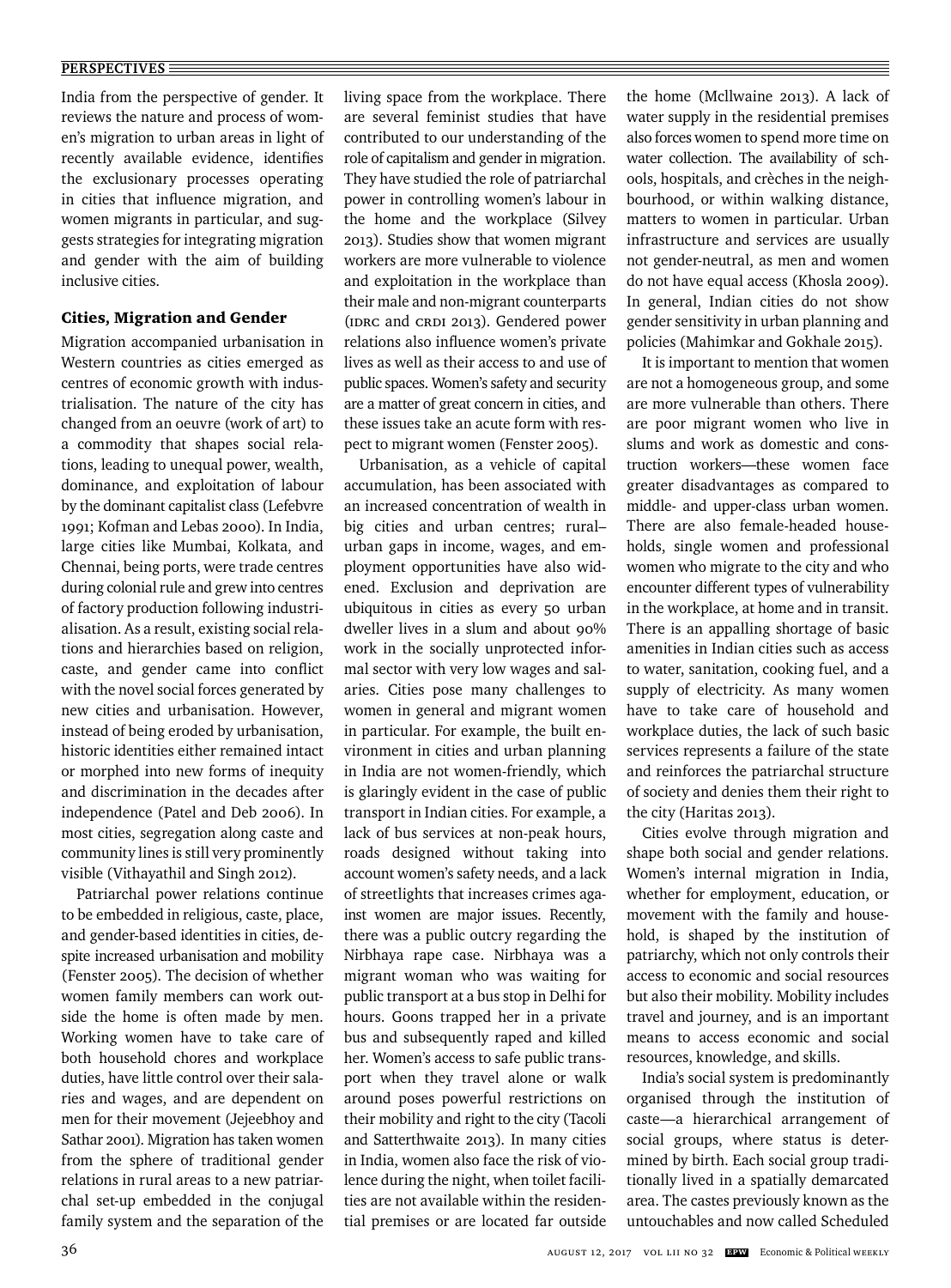#### **PERSPECTIVES**



**Figure 1: Percentage of Migrants by Gender (Ages 15 to 49) in Select Indian Metropolises, 2005–06**

Castes always occupied the outskirts of villages because they were considered polluted. Historically, they were a part of the agrarian working class in villages, and they tilled land that they did not own. The traditional system of procuring agricultural labour tied to the land and landowners was very much prevalent in India—it was similar to the serf system of Europe. This system of caste relations was both social and spatial and was known as the *jajmani* system (patron–client relationship); it kept the agrarian classes immobile (Dube 1990). On the other hand, the privilege of mobility was only available to the Brahmins (priestly castes) who travelled to provide priestly services and also the Vaishyas (trading castes) who often travelled to trade various goods and commodities. In the traditional hierarchical caste system, patriarchal and gender segregations were much stronger among higher castes as compared to the lower castes, where both men and women worked together in agricultural activities (Raju 1993).

It is important to mention that gender relations have historically been shaped by the institutions of family and marriage, which are both deeply embedded in the institution of caste. The mobility of women is controlled and carefully planned within this system through the normative structure of patrilocal residence. In more patriarchal societies in North and North West India, village exogamy is pract ised along with the practice of child and early marriages, which subjects women to subordination and exploitation. The purdah (veil) system is still practised

in this part of the country, which perpetuates women's dependency and curtails their freedom (Dyson and Moore 1983). Women are often not allowed to move around without a male escort, and their movement is contingent upon male members of the family granting them permission, be it fathers, fathers-in-law or husbands. These situations have been changing due to the rapid urbanisation of Indian society, albeit slowly.

The right to move assumes enormous significance for women's well-being in an urban society. A gender perspective on the right to the city envisions the safe movement of all women (including migrant women) within a city, their safety and security in both public and private places, access to the social and economic resources of the city without any prejudice, and their participation in building the city. This requires a paradigm shift in the ideology of a city from being a source of gross domestic product and economic growth to a space that is environmentally sustainable, woman-friendly and inclusive.

#### Women's Migration to Cities

Due to economic growth, rapid urbanisation, and increased means of transportation and communication, the rate of migration of women has increased as compared to men in recent times. Also, longer distance and interstate migration has increased among women (Singh et al 2016). While most men report employment as the reason for rural–urban migration, women report marriage (60%) and relocation of the household (30%) as the dominant reasons for migration (National Sample Survey Office 2010). On the whole, family-related migration of women has increased in the last two decades. It would seem that male and female migration from rural to urban areas is related, since men move for employment—or in search of better employment—and women follow them after marriage or move after men migrants settle down.

In cities like Delhi, Mumbai, Kolkata, Bengaluru and Pune, there have been increases in female migration. In fact, the increase in female migration is evident across all classes in urban centres (Singh 2009). Women constituted the majority of migrants in most cities between 2005 and 2006 (Figure 1). As most of these women do not work, this shapes their relationship with the city, especially with regard to access and use of the city space and resources. On the other hand, their contributions as homemakers and family-care providers are enormous, but seem to be structured through the continuity of patriarchal traditions transmitted from rural to urban areas.

National statistics on migration show why men and women migrate. The statistics show that women have limited agency in case of migration, with less than 3% of women migrants reporting employment as the reason for migrating (Figure 2, p 38). It is true that there are women migrants who reported that the reason for migration was either marriage or relocation with their families, but these same women also became a part of the workforce after migration. In national data sets like the census and the national sample surveys, a single cause of migration is identified from several causes like marriage, employment, relocation with family, education, business, moving after birth, etc. Researchers have questioned this monocausal reporting of the reasons for migrating in national data sources, as in reality there are often multiple reasons (Mazumdar et al 2013). It is important to mention that the reasons for migrating are most often reported by the head of the household, who is often a man. Thus, a patriarchal bias in reporting cannot be ruled out. However, it is also true that the job market at the migrant's destination is structured in favour of men, as only 14% of migrant women are reported to work in urban areas. This figure is significantly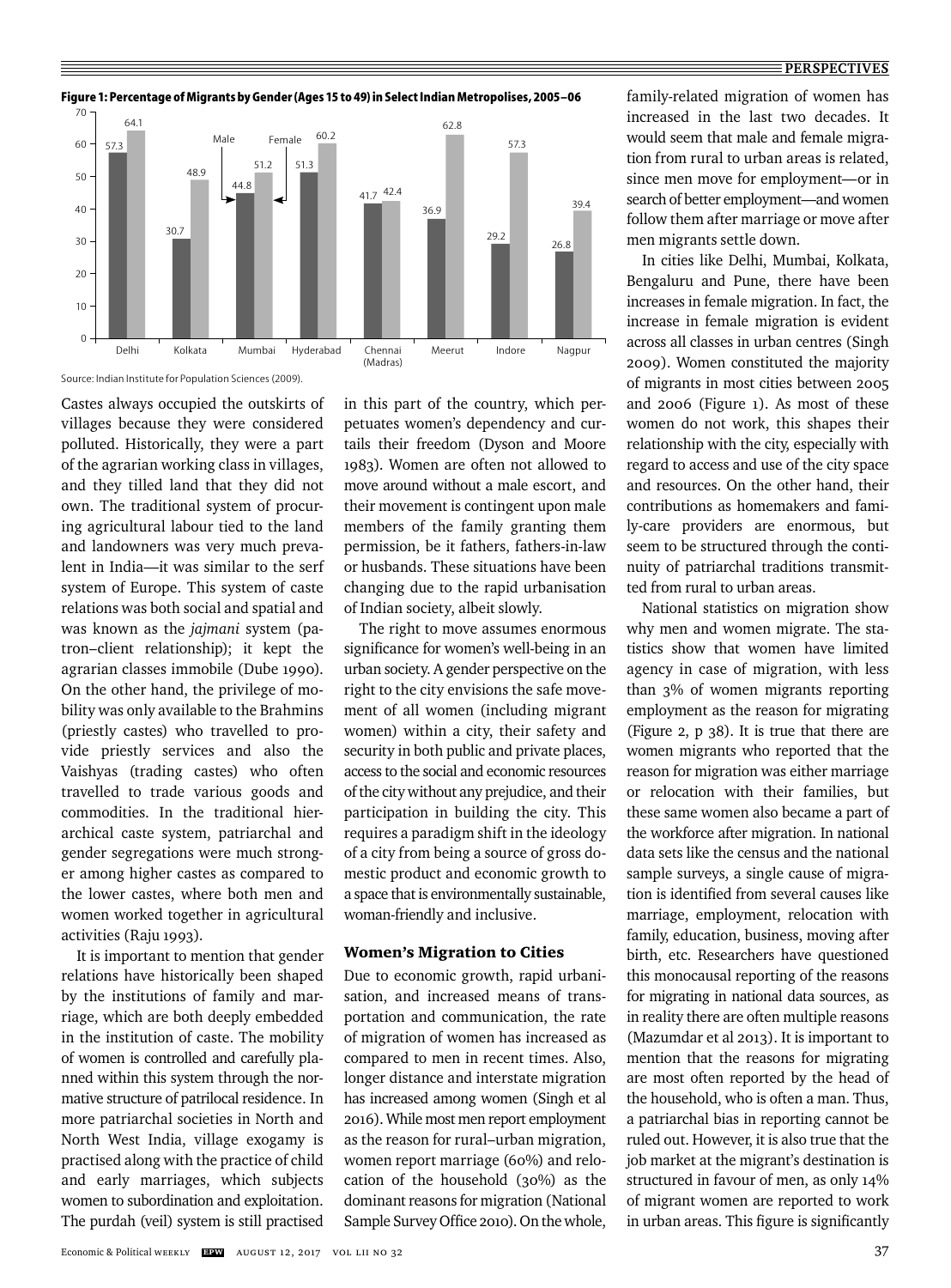**Figure 2: Reasons for Migration to Urban Areas in India, 2007 to 2008**



Source: National Sample Survey Office (2010).

higher than the rate of women who reported employment as their reason for migrating (about 3%).

There is a huge disparity between men and women migrants in urban areas. The available data indicate that the participation of women migrants in the workforce has declined; about twofifths of those who were either selfemployed or casual workers prior to migration lost their work after moving to urban areas as per the 64th round of the National Service Scheme (NSS) survey conducted from 2007 to 2008 (Singh et al 2016). This shows some amount of defeminisation of the migrant workforce. However, it is noteworthy that while jobs were lost due to migration, there was also an increase in opportunities in certain job categories. For example, some large cities have shown enormous growth in the number of female domestic servants and construction workers employed, who are mainly migrants. A similar phenomenon has been observed elsewhere in the world, showing an increase in feminisation of migration as more women are employed as caregivers (Kofman and Raghuram 2012). In India, several placement agencies have also sprung up that are involved in recruitment processes in big cities (Neetha 2002; Srivastava 2012). Some skill-based diversification and expansion of occupations are also visible. Women migrants work as salespersons, beauticians, hairdressers and in call centres. However, paid domestic work is the most gender distinctive feature of urban-ward labour migration (Mazumdar et al 2013).

Studies show that illiterate women have a higher propensity to migrate than illiterate men (Singh et al 2016). Thus, the emerging labour market seems to be segmented, with women migrants relegated to informal jobs with low pay and little security, for which they require few skills. This shows that cities have become exclusionary; the patriarchal pressure to migrate continues, resulting in the increased confinement of women migrants to the home. This has resulted in increased disempowerment and vulnerability of women migrants not only in public places but also in private spaces like the home. Naturally, women migrants who move as dependents are more vulnerable—they are more likely to be less educated and work in precarious jobs offered by contractors.

Labour migration of women is largely within states, but in 2010, a significant proportion migrated from North East India in search of employment to more urbanised areas like Delhi, Maharashtra, Haryana, Gujarat, Tamil Nadu, Chhattisgarh and Jharkhand (National Sample Survey Office 2010).

## Migration, Gender, and Exclusionary City

Exclusionary processes are subtler and more indirect in India as compared to China, where migrants in urban areas are discriminated against based on the household registration system, *hukou*. In China, migrants are not part of the urban hukou and face discrimination in their access to employment, pensions, housing, healthcare and education. This has sparked intense debates in recent years (Solinger 1999; Li 2010). In India, on the other hand, exclusion and discrimination against migrants takes place through political and administrative processes, market mechanisms, and socio-economic processes.

Amartya Sen (2006) argues that each of us has multiple identities, so a person may suffer from multiple deprivations as well. Women in the city suffer the consequences of being migrants and women, in addition to inherent sociocultural prejudices and economic deprivations. Migration adds to the existing baggage of inequality and discrimination. Migrant women not only face wage discrimination, but also sexual violence and various types of exclusion, such as restricted access to the public distribution system for food, to shelter and medical facilities, and may even have limited voting rights. Many women migrant construction workers are denied access to crèches, drinking water, sanitation, and toilets (Bhagat 2012; Agnihotri et al 2012). A study on migrant women in the slums of Mumbai shows that a significant proportion (20%) suffer from reproductive health problems (reproductive tract infections and sexually transmitted infections). The study also found that one in every five migrant women whose husbands consume alcohol experience sexual violence in their marriages. One in five husbands of migrant women are alcoholic, which is a serious threat to the autonomy and lives of the women (Mohanty and Bhagat 2014). The limited access that migrants, both men and women, have to health services is a very serious issue. Public health services are generally lacking and private health services are too expensive. In most cases, migrants are neither able to reap the benefits of health insurance schemes nor are they provided with health insurance by their employers. They also face greater risk of contracting HIV/AIDs (Saggurti et al 2011).

Lack of housing is a serious problem for migrants in Indian cities. For single migrant women, rental housing is expensive and working women's hostels are either unavailable or beyond reach. As a result, many single migrant women either seek rental accommodation or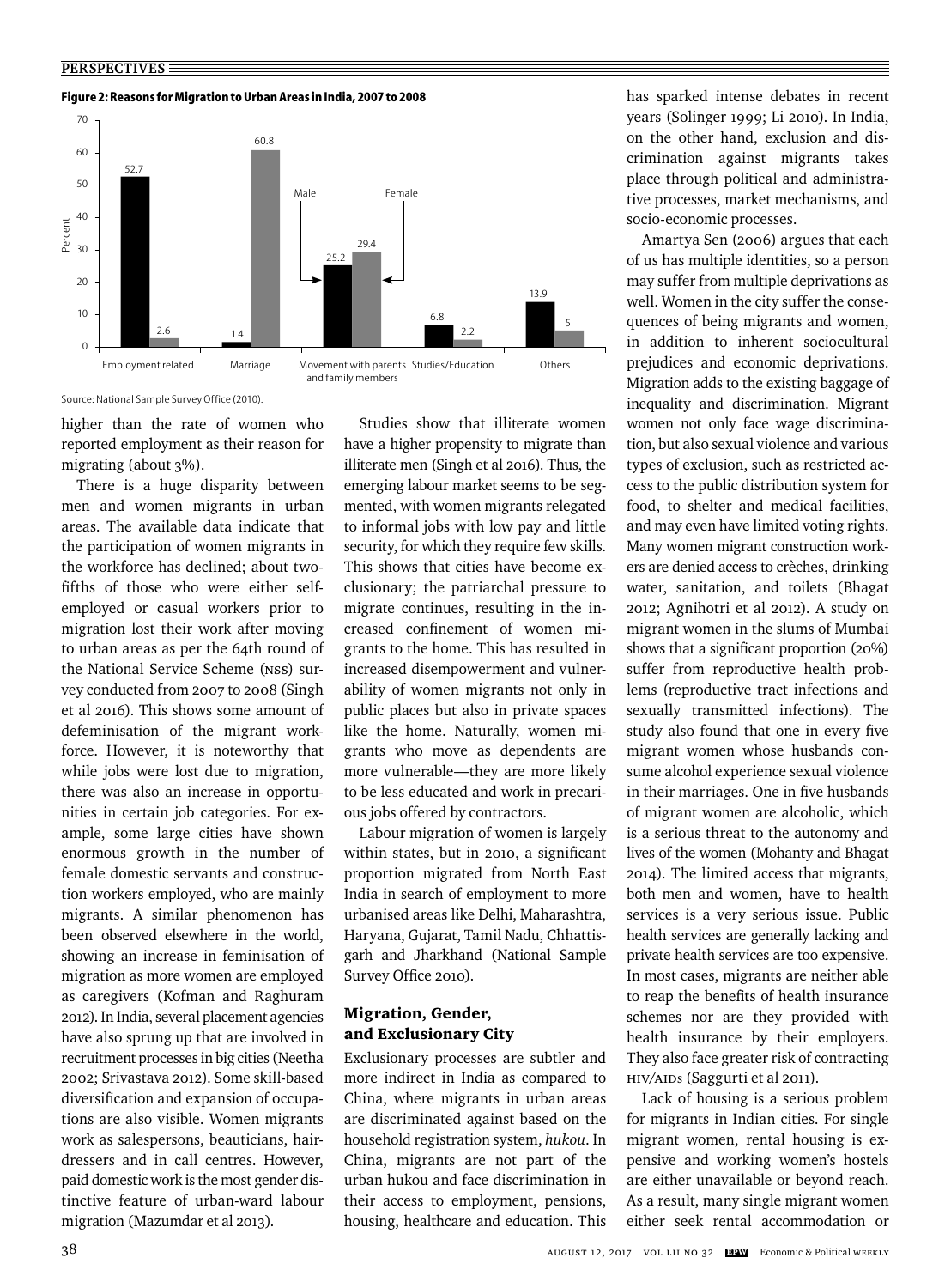### **PERSPECTIVES**

live as paying guests (PG). Finding rental accommodation as a single migrant woman is very difficult because single women have to fulfil several conditions before they are accepted as tenants (*Times of India* 2016).

A study conducted in several states shows that 53% of women migrants in urban areas have no access to safe drinking water and have to fetch water from public taps or pumps. About 20% have no access to a toilet facility, and 15% have no access to electricity. On the other hand, more than 75% of women migrants and even more men migrants have no ration cards (food entitlement card) at their destinations. Although the situation is better in urban areas compared with rural destinations, the deprivations are glaring among women migrants (Agnihotri et al 2012).

Many migrants lack proofs of identity and residence in the city. This is the biggest barrier to their inclusion. Due to a lack of proof of residence, many are not included in the voter list and cannot exert their right to vote. Agnihotri et al (2012) note that a significantly higher proportion of women migrant workers do not vote as compared to men. This reinforces the idea that women migrant workers face a somewhat greater disenfranchisement because of migration. Lack of residential proof leads to the inability to open a bank account, get a ration card, or a driving licence. It is noteworthy that residential proof depends upon a migrant's ability to own a house in his or her name or in the name of a family member, or rent a house under a leave and licence agreement. The recent Unique Identification project also insists on residential proof. Women generally lack access to property and housing rights, and the condition is worse for them when they migrate with their husbands or other relatives. The denial of political rights (of voting) to migrants, both men and women, is crucially linked to being denied the right to housing in the city. Due to a lack of proper housing, many migrants live in informal settlements and are unable to acquire residential proof. Also, as most of them work in the informal sector, they cannot get any proof of identity from their employers,

unlike their counterparts who work in the formal sector.

Residency is another criterion that restricts migrants' access to housing in contrast to non-migrants. In Mumbai, for example, those who lived in slums but arrived after 2000 lost the right to acquire housing under slum rehabilitation programmes. Also, the Inter-State Migrant Workmen (Regulation of Employment and Conditions of Service) Act of 1979 is hardly ever implemented to protect the rights of labour migrants. These instances are indicative of how urban policies and programmes discriminate against migrants in general and women migrants in particular.

Minor children migrated with around two-thirds of migrant female workers and just one-fourth of male migrant workers (Agnihotri et al 2012). Children of migrants are denied their right to education as seeking admission to schools is cumbersome, and language barriers are difficult to overcome. Migrants' languages are generally different from the local language, and this adds to their disadvantages. The list of rights denied to migrants is huge, and it gets longer for women migrants.

However, when considering the denial of rights, it is important to keep in mind that the right to the city is not an exclusive individual right. Rather, it is a collective right, which aims to unify different exploited classes to build an alternative city that eradicates poverty and inequality and heals the wounds of environmental degradation (Harvey 2008, 2012). It is also pertinent to argue that individual and collective rights should not be seen as separate or unrelated; the fulfilment of individual rights may be a transformative step in realising the collective right to the city.

### Conclusions and Future Directions

Urbanisation is often associated with the greater independence of women and the erosion of patriarchal power relations and values (Tacoli and Satterthwaite 2013). However, Indian cities have failed to achieve the goal of gender equality, as patriarchal norms continue to play an important role in the urban social structure—these norms have been transplanted to urban areas from rural areas

through migration with few social reforms. It is worthwhile to emphasise that women are not a homogeneous group, but they are divided based on economic and occupational status, religion, caste, ethnicity and their migrant status. Each of these identities intersects with gendered power relations and the patriarchy in determining the realisation or denial of the right to the city.

A large proportion of women migrants live in slums, although this proportion varies from city to city. In some cases, women are affected more than men migrants in their access to housing, water and sanitation. Women migrants face various types of discrimination, barriers and exclusions. These issues should be a central concern for city planning and development agendas, and efforts should be made to integrate migrants and women politically, economically, socially, culturally and spatially. This requires an enormous change of attitude in those who appropriate and dominate cities towards the processes of migration and urbanisation. A historical understanding of the processes of migration and urbanisation, and migrants' roles in building cities, must be highlighted.

Urban development is a state concern in India, but the central government has formulated a huge urban development programme and has given the states the opportunity to take advantage of them. Government policies and programmes are silent on the issue of migration and on the need to protect the rights of migrants. Concerns related to gender and migration are not addressed, and the rights of women migrants do not find an equal place in city development plans. Access to economic, social and health benefits are denied because of hostile attitudes, discriminatory practices and even legal frameworks based on the "sons of the soil" ideology. As women migrants continue to suffer at the hands of patriarchal values and practices, discriminatory practices deny them the right to the city. Shortage of urban amenities and lack of access to housing increases their suffering, but they still contribute immensely to the city as domestic servants, unpaid household workers, construction workers, and other workers.